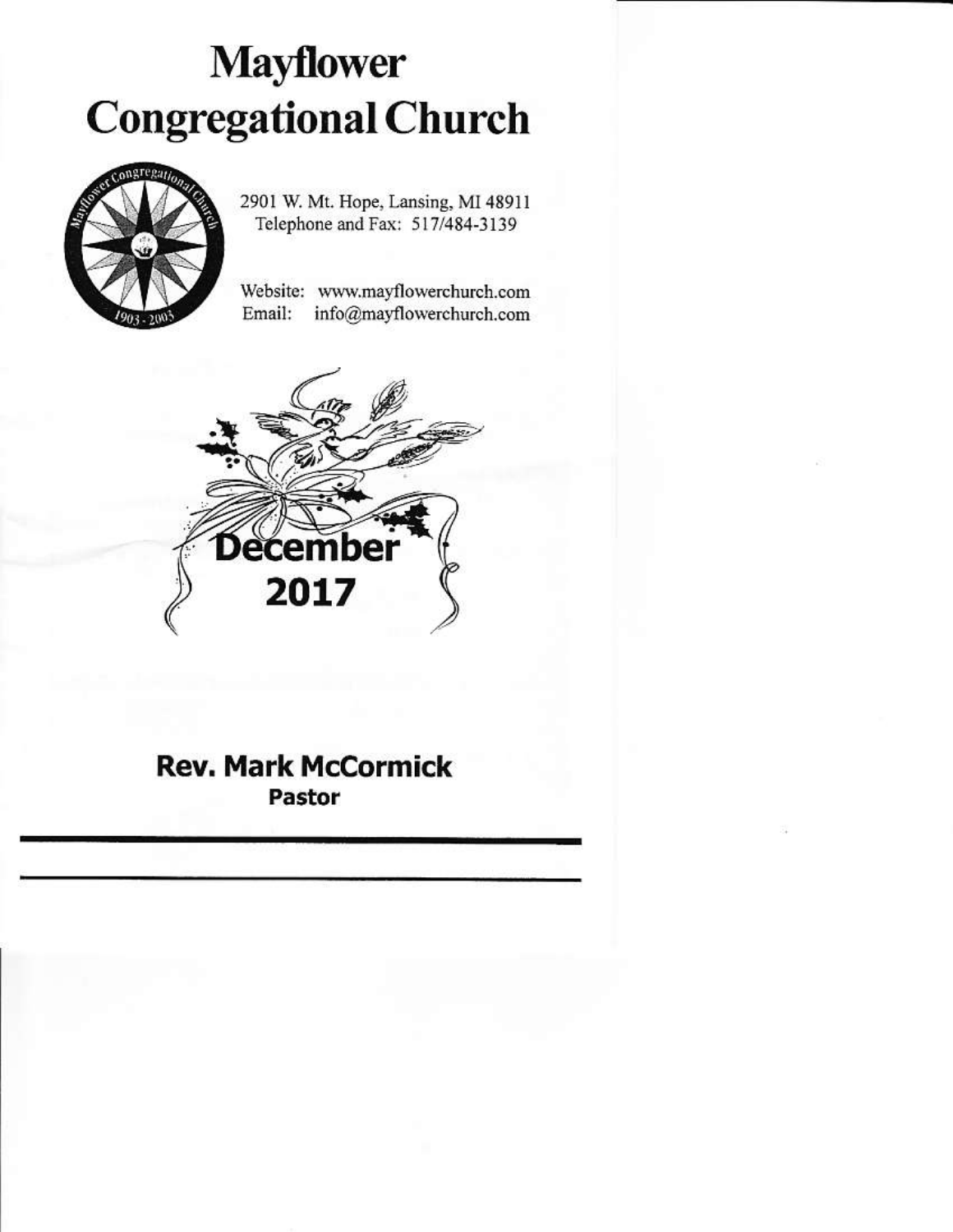

|       | Mayflower happenings in                 |
|-------|-----------------------------------------|
|       | December…                               |
| 12/9  | - Second Saturday Supper<br>.s:00 p.m   |
| 12/10 | Last day to order Poinsettias           |
| 12/14 | Trustees Meeting - 2:30 p.m.            |
| 12/15 | Deadline for January<br>Mayflower Notes |
| 12/17 | Prudential Council - Noon               |
| 12/24 | Christmas Eve Service - 7:00<br>p.m.    |
| 12/25 | Christmas Day - Church Office<br>closed |
| 12/31 | Advent House lunch packing              |
|       |                                         |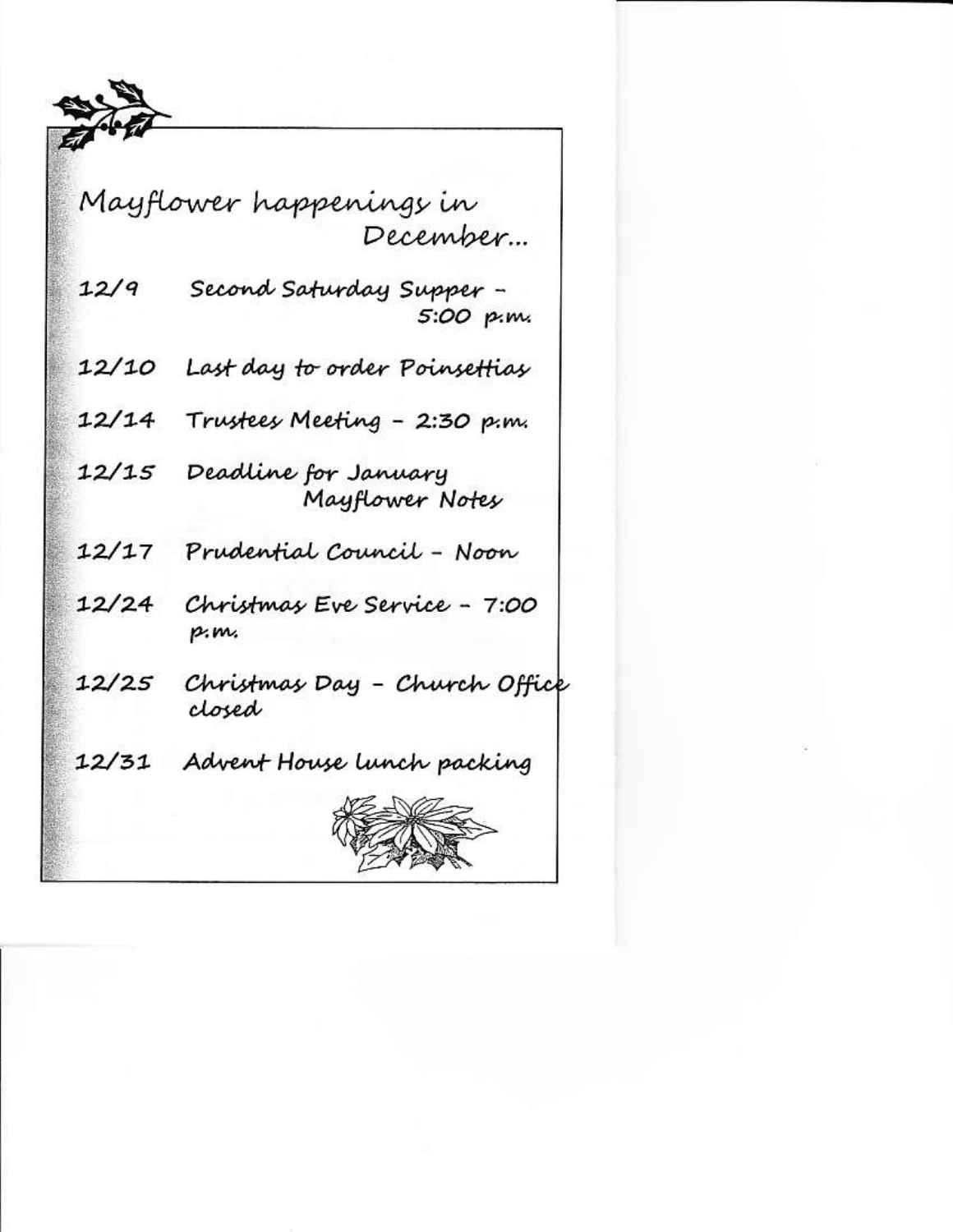### From the Pastor's Desk



This last month has been a momentous one for Mayflower Church, as well as for me.

The Installation Service represented much hard work and preparation on the part of so many. While DeeAnn and I were happy that many of our friends and family were able to attend, we were deeply humbled and gratified to "officially" be installed as Pastor and wife at Mayflower. This is a congregation we have grown to deeply love in such a short period of time. So, while we have been humbled, we are also very proud of the talented and capable leadership on display here at Mayflower Congregational Church.

It was a blessing for us to join as members along with five others on October 29th. This is the only time I've been able to count myself as a member of the local congregation while at the same time serving as Pastor. The only thing that makes this possible is the uniqueness of the "Congregational Way". We are truly co-workers together in the Kingdom of our Lord!

Just prior to the Installation Service, I spent two days at the Michigan Conference of Congregational Christian Churches in Livonia. Again, I was very proud to represent Mayflower and to get to know many others, some of whom responded with last minute invitations to the Installation Service. I made new friends and my desire is to participate fully in the vital ministry of shared values and common purpose. Thank you for providing the funds which allowed me this great opportunity.

Finally, a big thank you to all of you for providing me a laptop computer which was such a surprise. It has been so useful as I continue to learn all the capabilities of the MacBook Pro Apple computer. I would also like to thank Kim Finison for his expert advice on the choice and features, and for both he and Lorraine who spent an evening at Best Buy to make the purchase on behalf of all of you. Your sacrificial gift of love shall never be forgotten.

In Humble Service,

Pastor Mark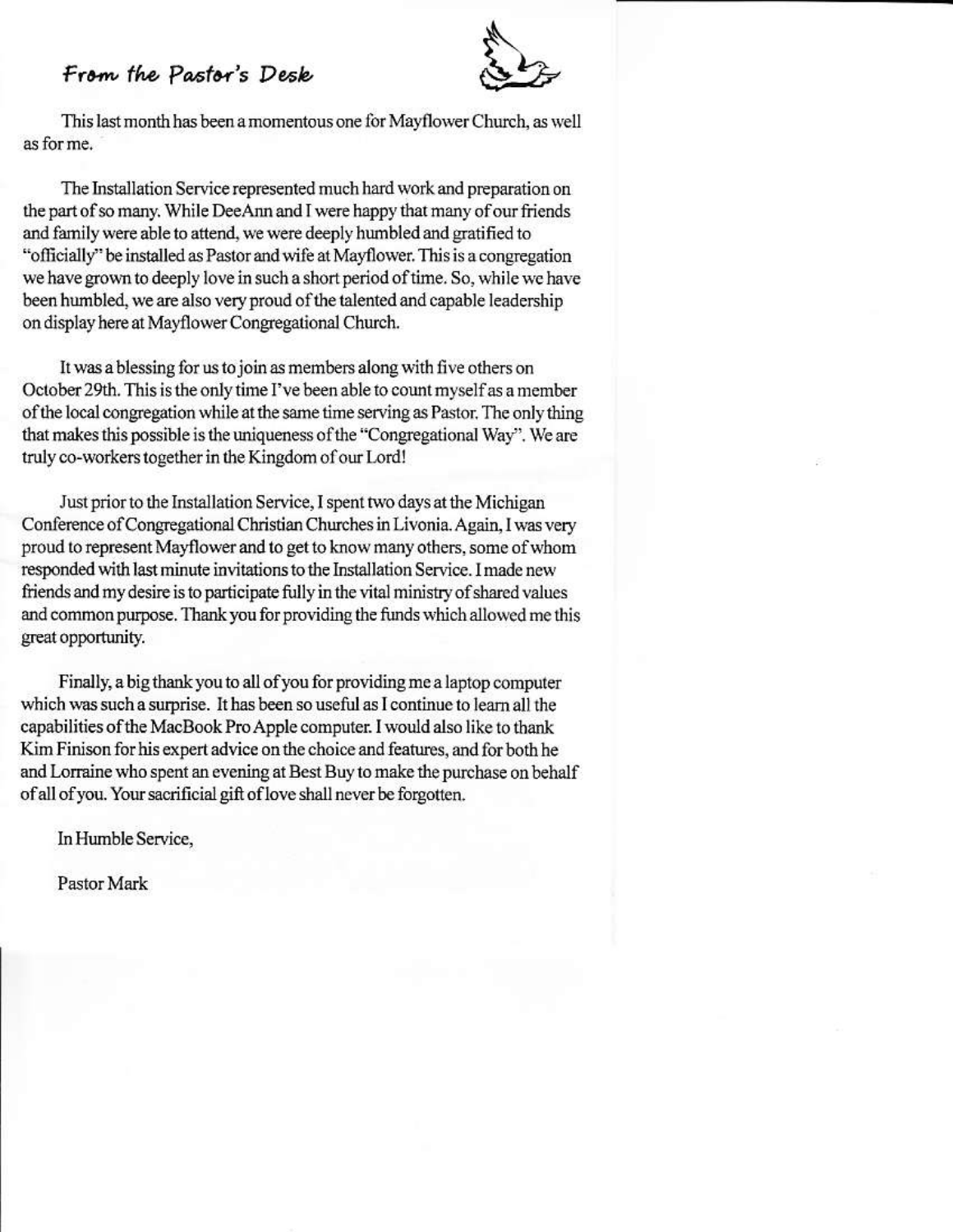#### Lay Leader's Report

In our neighborhood, one of the most common topics of conversation this fall has been RAIN. At Mayflower Church, that topic has revolved around LEAKS. You may all know that rain came through the ceiling of the pastor's office (in several places) just in time for his installation and has repeatedly leaked in smaller amounts ever since. Since we have had trouble with that ceiling before, the usual containers were brought out to catch the water in the usual spots - plus a new one over the window. The roof over the offices, restrooms, and lobby is flat, and it has been repaired before. The roofer says that this time a more serious fix is called for, and the Trustees have signed a contract for the application of a new surface that is promised to be impervious for years to come. The roofer is working on another project right now, but we are next on the list. When it actually gets done will depend a lot on the weather, of course, but it may be as early as next week - so you may be seeing a new roof as you read this!

By the time this newsletter is distributed, we will already have enjoyed the Congregational holiday (i.e. Thanksgiving) and will be planning for Christmas. Among other things, I am happy to report that so many people have signed up to ring a bell for the Salvation Army that we have almost completely filled the slots on two days instead of just the one that we had been asked for. I think Bill and I may take turns during our assigned period, with one of us ringing while the other shops!

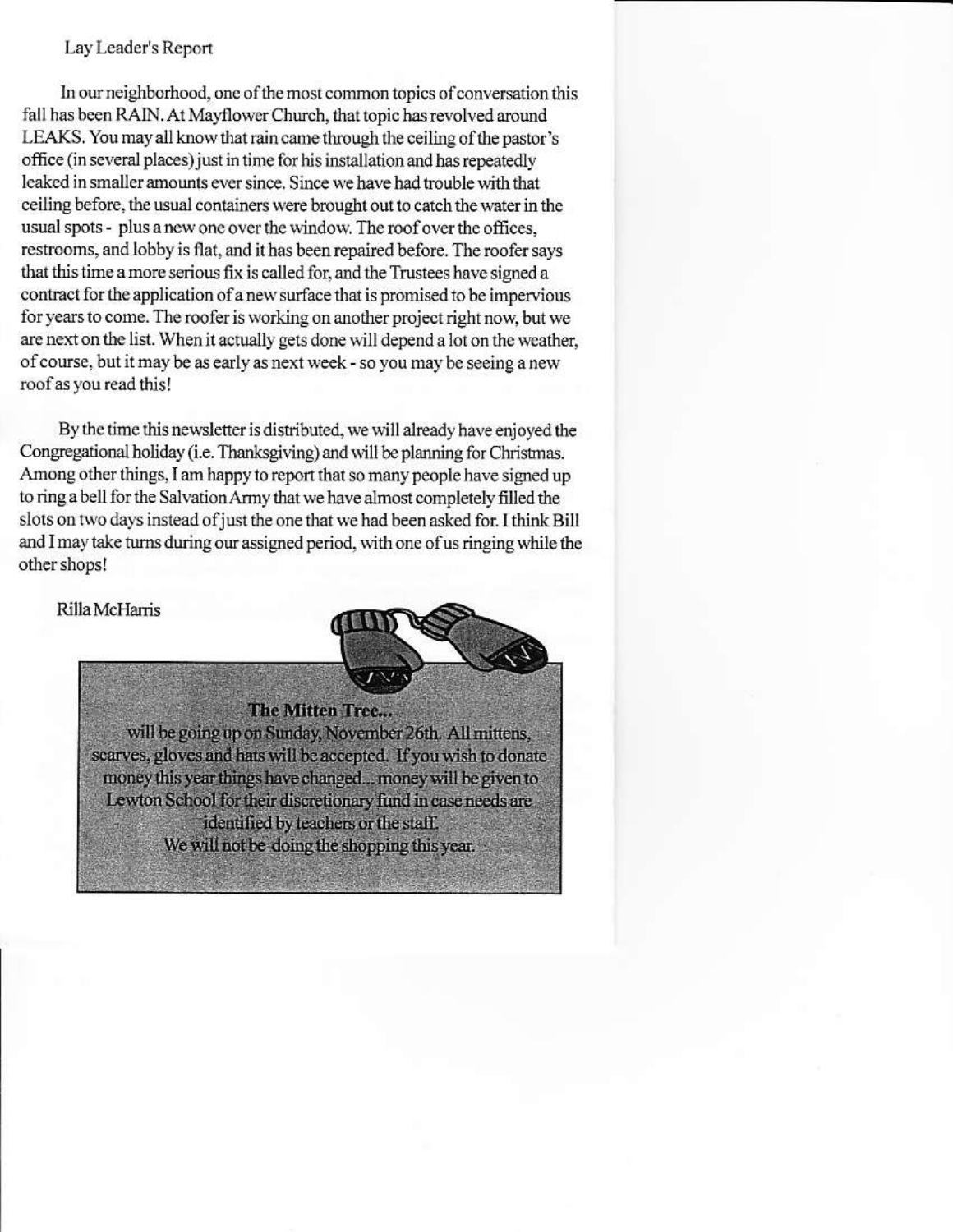#### **Mayflower Financial News**

We had a bigger crowd for the October Second Saturday Supper, with proceeds of \$750. Thanks to all who played a part in making the supper another successful one.

On a less positive note, the rainy day and evening of the Supper revealed substantial leaking in Pastor Mark's office. It was literally raining in his office! Close examination by a roofing company has revealed that the integrity of the flat roof over the lobby/restroom/office area is compromised and it needs to be replaced. We are facing a huge expense (over \$14,000), but the process used by the roofing company is a newer technology which has proven to be very successful and long-lasting. Hopefully, the work will be completed by the time you read this.

Following is a summary of our finances as of October 31:

| Income:               | 8,847.84<br>S  |
|-----------------------|----------------|
| Expenses:             | 5.408.44       |
|                       | 3,439.40<br>S. |
| YTD for Ten Months:   |                |
| Income:               | \$82,858.88    |
| Expenses:             | 66,201.69      |
|                       | \$16,657.19    |
| <b>Fund Balances:</b> |                |
| Checking:             | \$5,738.99     |
| Savings:              | 46,530.00      |
| Heat Fund Savings:    | 20,840.01      |
| Memorial Fund CD:     | 5,501.01       |
| Savings CD:           | 22,329.99      |
|                       | \$100,940.00   |

A more detailed report is available in the brochure rack near the church office. If you have any questions, please ask!



- Linda Wheeler, Treasurer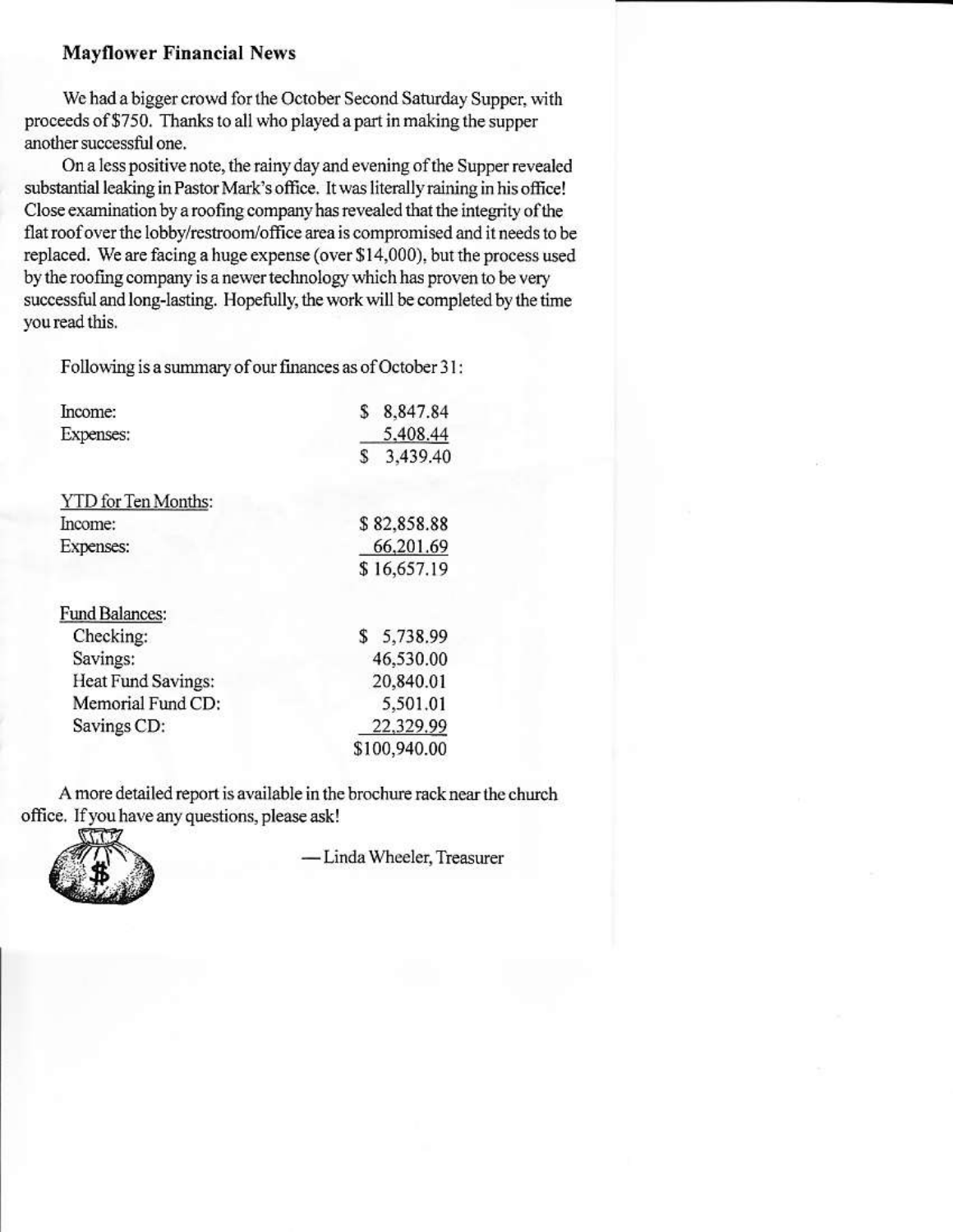#### **Advent Decorating**

Calling all able-bodied people. We will be decorating the sanctuary for advent on Thursday, November 30th at 7:00 p.m. Pizza will be provided as well as a beverage. Please help if you can, it only takes an hour. Many hands make light work!



#### **Christmas Eve Service**

Our traditional Christmas Eve Service will take place at 7:00 p.m. This will once again be a wonderful service of gospel readings, reflections and inspirational music. The offering will once again go to the Salvation Army.

There will be a reception and time of fellowship immediately following the service in the Social Hall. Please bring a favorite snack to share. Please plan to attend and bring your family and friends.

Poinsettias in honor or memory of someone or an event are again available to enhance the sanctuary. The cost is \$10, order deadline is December10th Please contact Sue or Lorraine to sign up.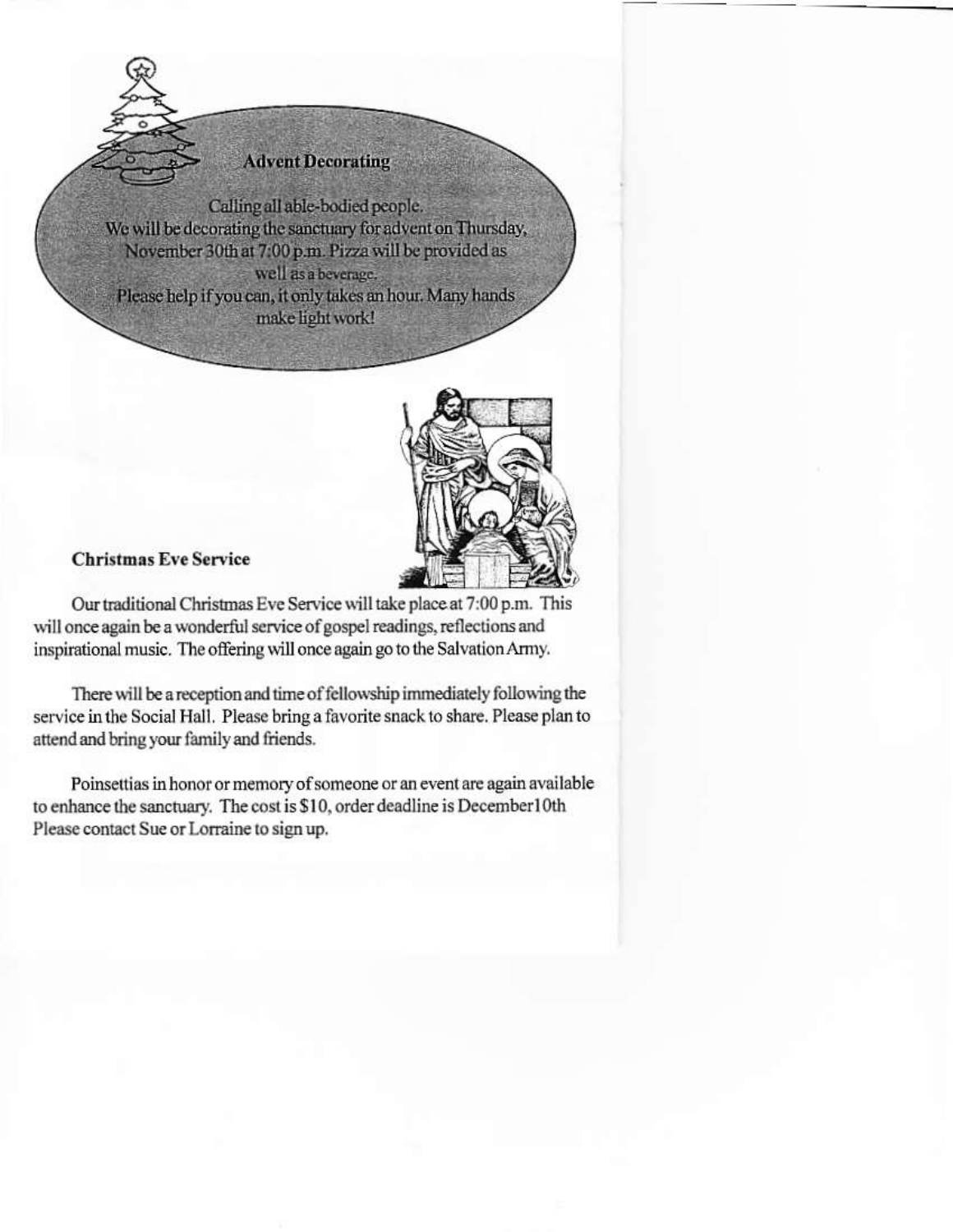#### **Music Notes**

From Barb Fuller



I'm sure you have heard the phrase, "It's not the destination it's the journey. As I have prepared for something special in my life I have often found that by the time the event arrives, I have gained more satisfaction from the preparation than from the actual happening. The celebration of the birth of Christ "the destination" is a rare exception of that saying for me. The season of Advent, "the journey" takes a close second to Jesus' arrival, but I love every minute of it. And so the more I study hymnology and the hymns that are present in my life year after year, the more I feel the hymns of Advent reaching out to me in very special ways.

The Advent hymn "Come, Thou Long-Expected Jesus" speaks of great anticipation.

Come, thou long expected Jesus, Born to set thy people free: From our fears and sins release us; Let us find our rest in thee. The Advent hymn "O Come, O Come, Emmanuel" speaks of great hope. O come, Desire of nations, bind All peoples in all heart and mind; Bid envy, strife and quarrels cease; Fill the whole world with heaven's peace.

And finally, the Advent hymn "Lift Up Your Heads, Ye Mighty Gates" speaks of great joy.

So come, my Sovereign; enter in! Let new and nobler life begin; Thy Holy Spirit guide us on, Until the glorious crown be won.

Let me suggest that you borrow a Pilgrim Hymnal from Church for a week or two and read through the words of the Advent hymns starting with #102 and going through #115. I believe you will find them inspiring and spirit-filling. I believe that through the busy-ness of our modern-day Advent season, you will also find quietness and peace.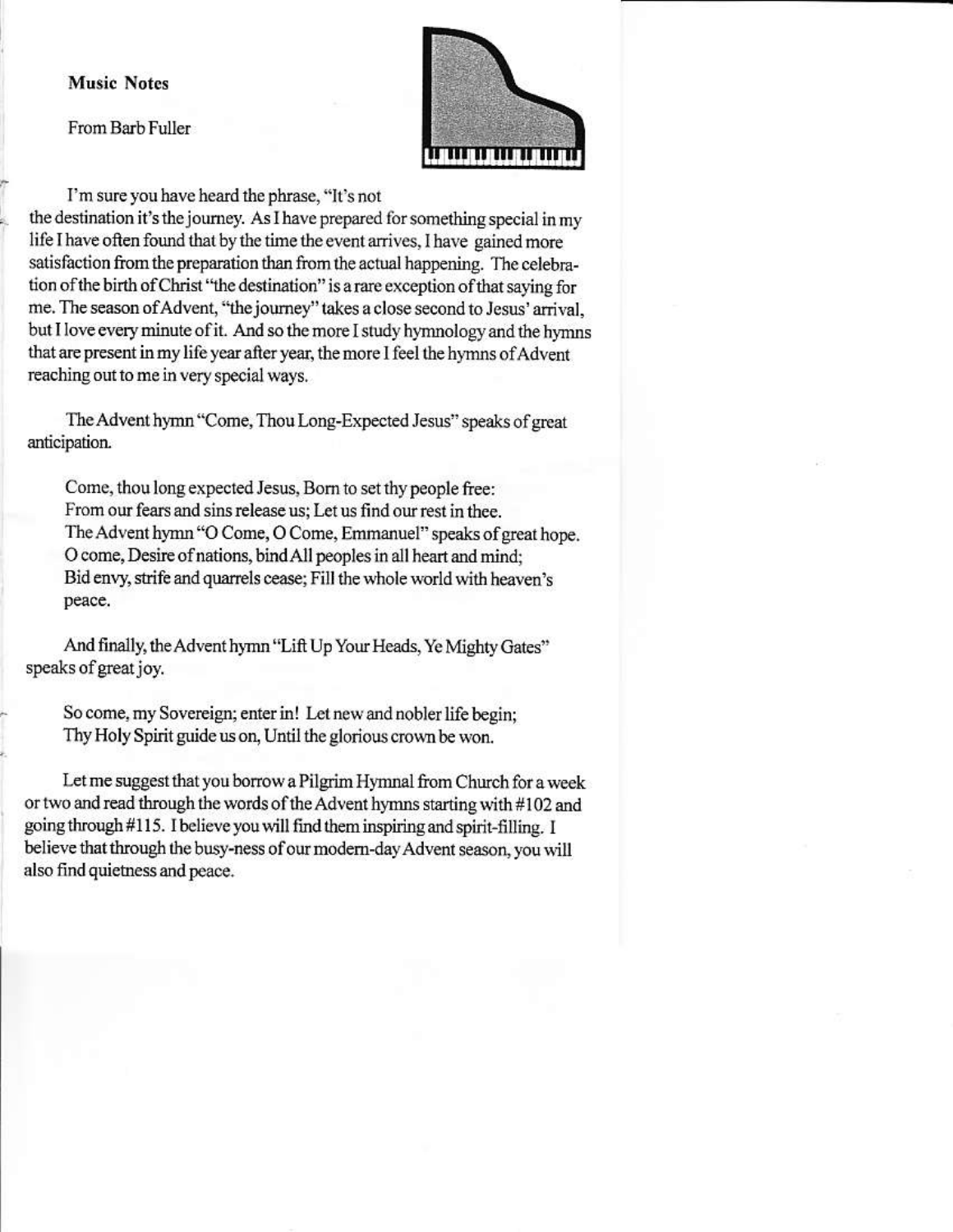#### **Christian Education**

October 31, 2017, was the 500th anniversary of Martin Luther nailing his 95 Theses to the door of Wittenberg Church, beginning the Protestant Reformation and shaping modern Christianity. We began to touch on this fascinating subject in the November Lunch and Learn, and I wanted to share some of our discoveries and thoughts with the larger group this month. Please note this is an extremely high level overview of some very complex theological ideas - we dug deeper in our class.

Martin Luther was born in 1483 to trading class parents. His father, Hans, was ambitious and wanted his eldest son to be a lawyer. Luther dutifully went off to university at 17, but dropped out of the legal studies almost immediately, after finding himself drawn to theology and philosophy. His tutors encouraged him to be deeply suspicious and to only believe what he tested himself through experience. While riding back to school after visiting his family, he found himself caught in a ferocious thunderstorm. Fearing divine judgement, he cried out," "Help! Saint Anna, I will become a monk!" Luther viewed his deliverance from the storm as a holy vow and became a monk, in spite of his father's anger. Luther studied hard as an Augustine monk, earning several degrees culminating in a Doctor of Theology in 1512. He became the provincial vicar of

Saxony and Thuringia in 1515, overseeing eleven monasteries.

In this time period, representatives of the Church sold indulgences, which were a way for people to pay money to free themselves or deceased loved ones from Purgatory, a "waiting room" for souls not yet ready for Heaven or Hell. These sellers frequently exaggerated Church doctrine, leading the general populace to believe their donations purchased absolution. Luther objected to this practice, insisting forgiveness was God's alone to grant, and that Christians could not weaken on following Christ's teachings with the hope of purchasing an indulgence to make up for shortcomings. He wrote a paper on

In our December lesson, we'll continue on with the Church's response to Luther, the role of the other Protestant reformers, and a round table discussion on how these ideas we take for granted upended a social order in existence for thousands of years. I hope you're able to join us on December 3rd!

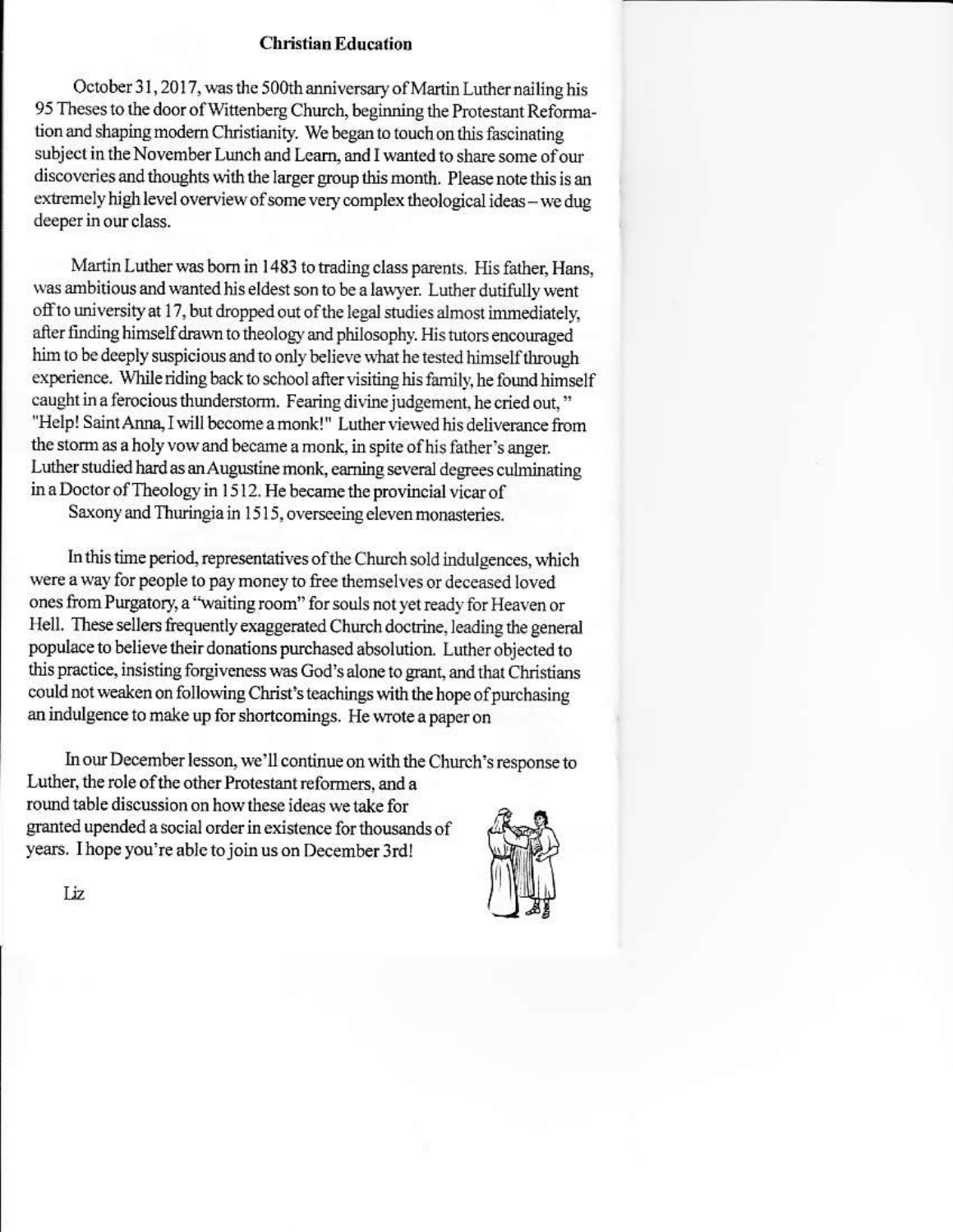

# BIRTHDAYS

- 12/6 Pastor Mark McCormick
- 12/8 Carleen Brammell
- 12/9 Míke Graham
- 12/22 Remington Graham
- 12/25 Darrett Watson



HEAD USHER Lois Ries

OUTREACH FOCUS Mitten Tree, Salvation Army